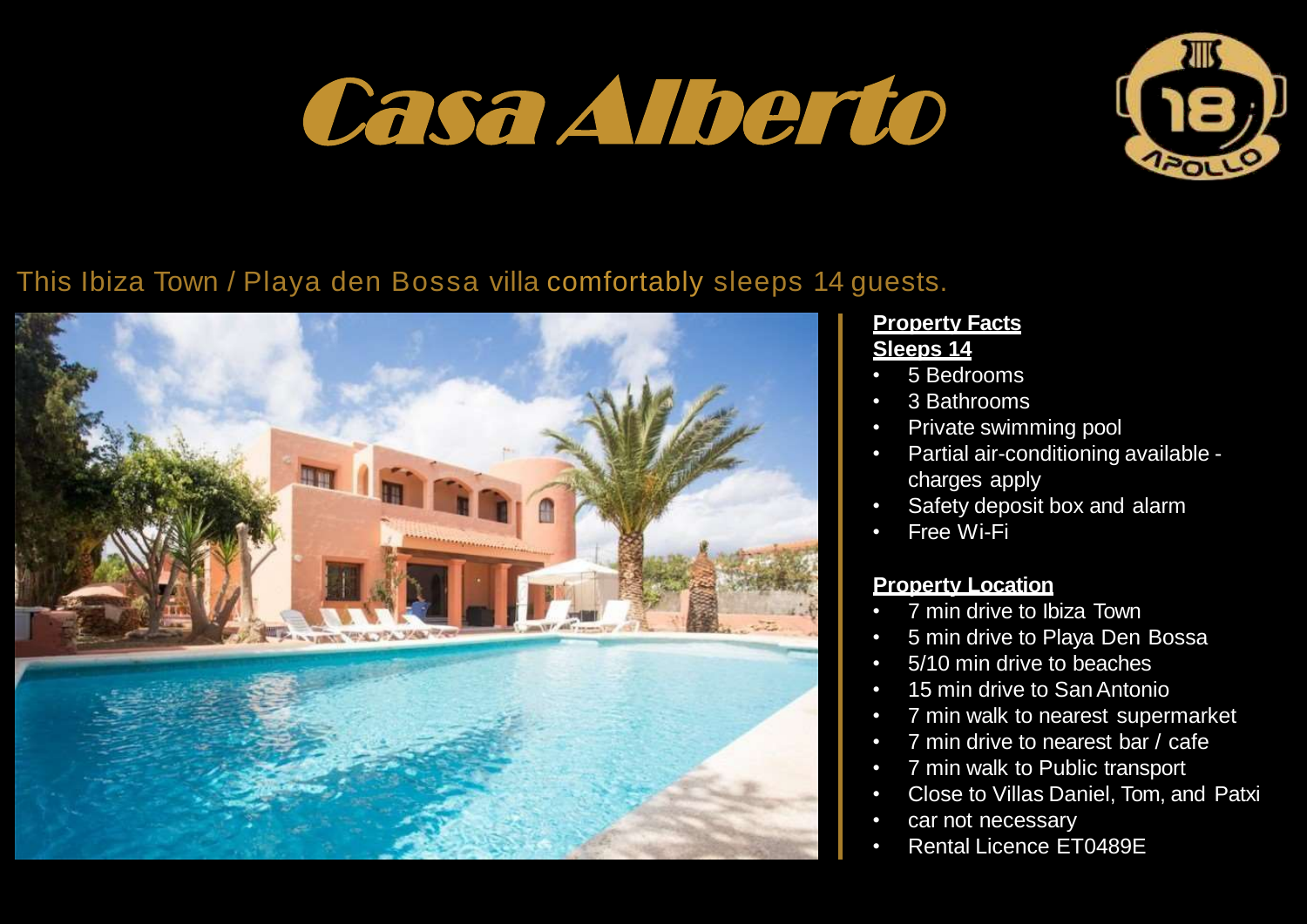



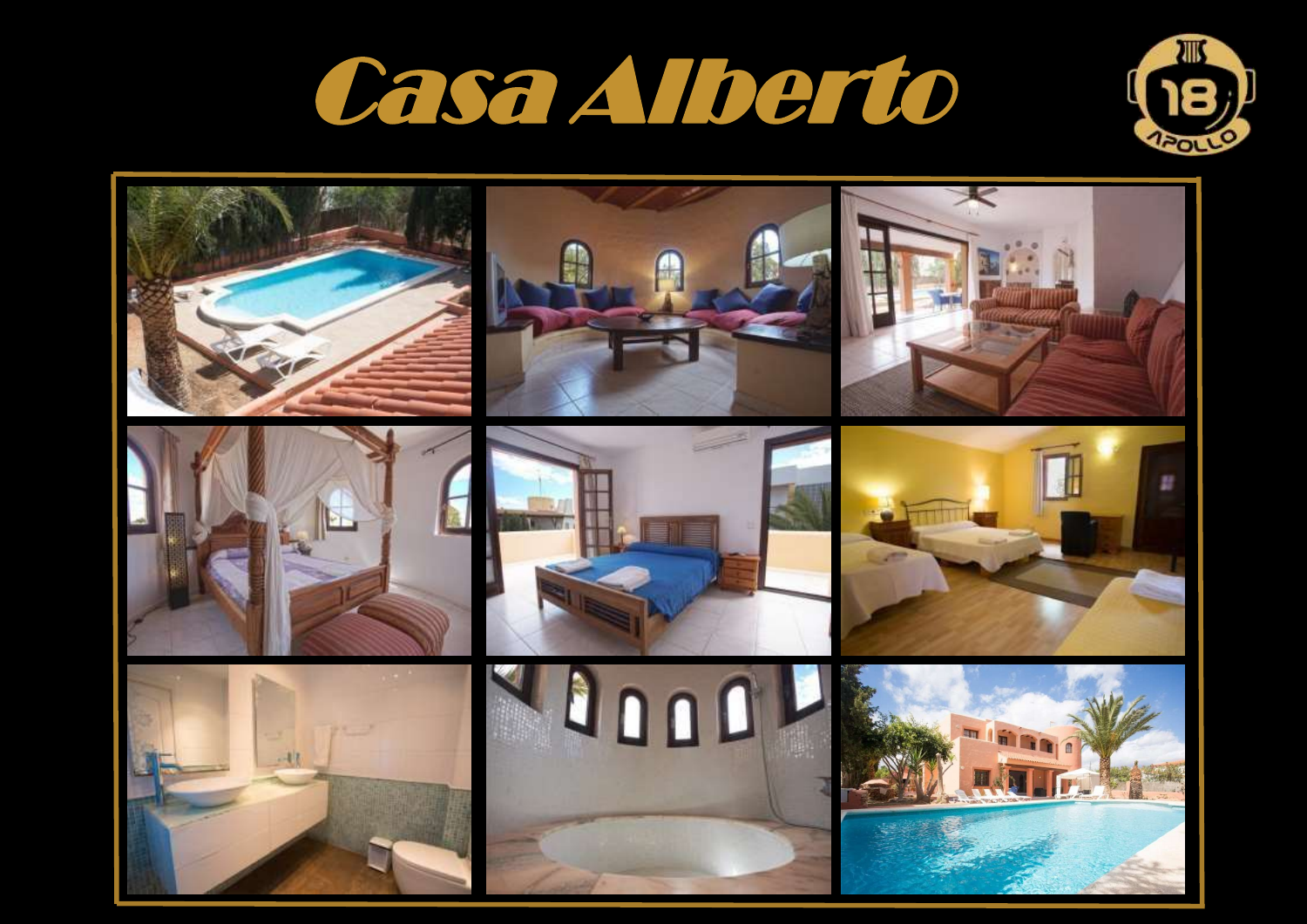# Casa Alberto



# This Ibiza Town / Playa den Bossa villa comfortably sleeps 14guests.

#### **About VillaAlberto**

Villa Alberto is a consistently popular, large villa near Playa D'en Bossa, thanks to its spacious accommodation and great location. The house has a distinctly 'Moroccan' feel due to its sandy, terracotta hue and the unusual circular elements of the building.It is conveniently situated in the sought after area of Sa Carroca, with bars, restaurants, and a supermarket only a few minutes' walk away. The vibrant resorts of Playa D'en Bossa and Ibiza Town are only a short drive away.

#### **Excellent transport links**

Sa Carroca is situated near to one of the main routes into Eivissa. There are excellent transport links v ia the regular bus service, which is ideal for those who don't want to hire a car but don't want to be fully reliant on taxis. Villa Alberto is located in a quiet back street of S a Carroca which affords it a peaceful, relaxing environment, but with great access to the nightlife and beach clubs of the busy resorts.

#### **Circular chill-out**

Entrance to the property is through a large sliding gate that opens onto a parking area. There is plenty of room to park two or three cars. The frontdoor leads you into the main split-level living area. There is a galley kitchen diner to the right and a further dining area adjoining it.The main living area is light, spacious and comfortable with French doors that open onto the garden and pool area. Across the living room is a unique, circular chill-out area with large squashy cushions for relaxing on. It's a great social space to wind down and chat after a night out! Also on the ground flooris a double bedroom with air-conditioning,which leads through to a further large bedroom with 4 single beds and a kitchenette area. These rooms share a modern shower room and toilet.

#### **Master Bedroom**

On the first floor is the unusual, circular master bedroom with air-conditioning and an ethnic style four poster bed. There is a circular En-suite bathroom with a mosaic-tiled plunge bath. Also on this floor are two more double bedrooms, one with airconditioning, plus a twin bedroom and a modern shower room. These three bedrooms all have access out onto a covered terrace that overlooks the pool area. Fans are available for the bedrooms without air-conditioning.

The outside space of Villa Alberto has a covered terrace and dining area, comfortable seating and a lovely pool for lounging around. To the side of the villa is a brick-built barbecue and dining area. This is a great social space for cooking outside and enjoying a meal under the stars on hot summer evenings.

## **PropertyFacts**

- Sleeps 14
- 5 Bedrooms
- 3 Bathrooms
- Private swimming pool
- Partial air-conditioning available - charges apply
- Safety deposit box and alarm
- Free Wifi

### **Property Location**

- 7 min drive to Ibiza Town
- 5 min drive to Playa Den Bossa
- 5/10 min drive to beaches
- 15 min drive to San Antonio
- 7 min walk to nearest supermarket
- 7 min drive to nearest bar / cafe
- 7 min walk to Public transport
- Close to Villas Daniel, Tom. and Patxi
- car not necessary
- Rental Licence FT0489 F